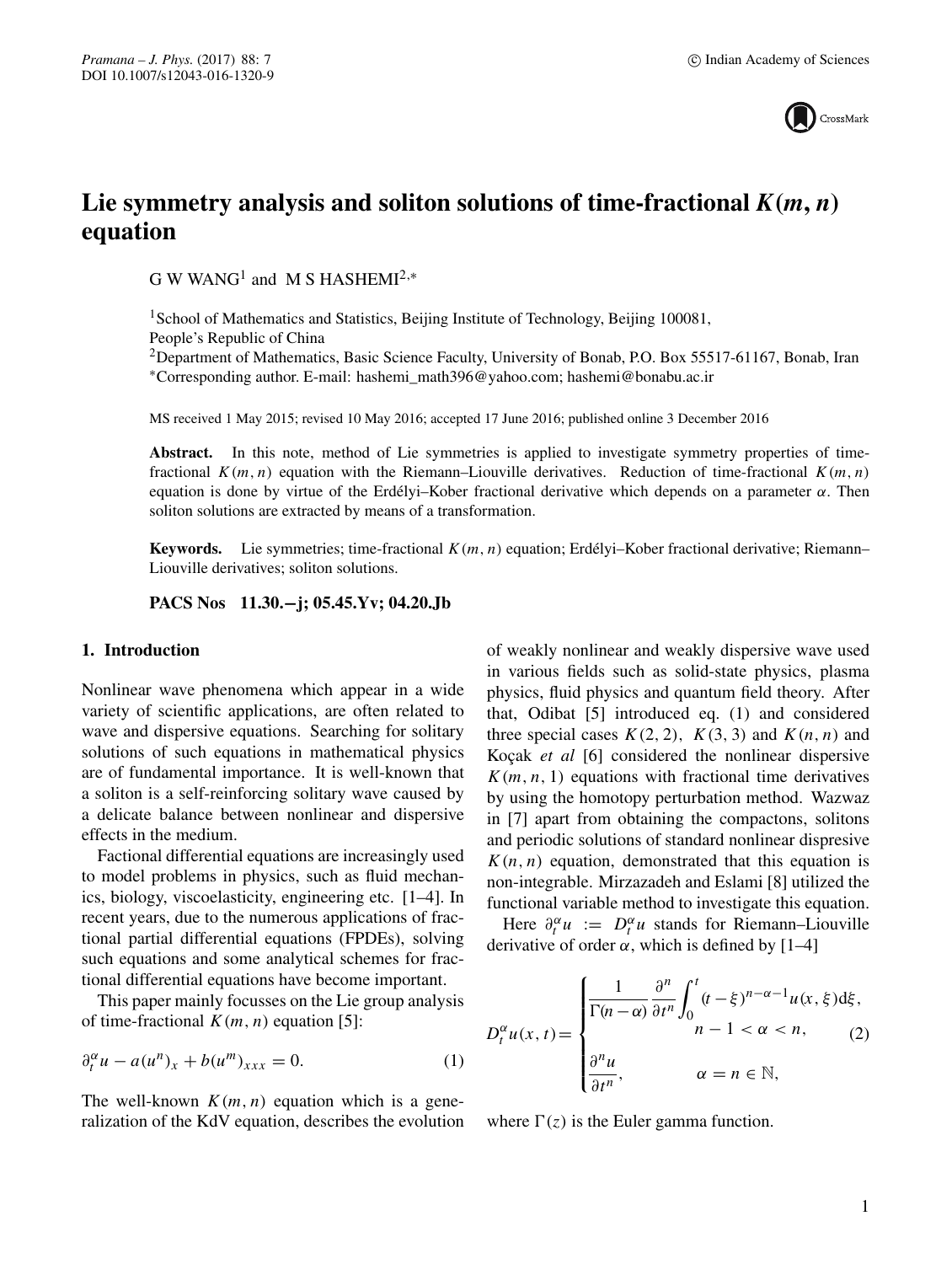## **2. Lie symmetry analysis of fractional partial differential equations**

In this section, brief details of the Lie symmetry analysis of FPDEs are presented. Consider a FPDE having the form [9–18]

$$
\partial_t^{\alpha} u = F(x, t, u, u_x, u_{xx}, u_{xxx}), \quad 0 < \alpha < 1. \tag{3}
$$

One-parameter Lie group of infinitesimal transformations of this equation is

$$
\begin{aligned} \bar{t} &= \bar{t}(x, t, u; \epsilon), & \bar{x} &= \bar{x}(x, t, u; \epsilon), \\ \bar{u} &= \bar{u}(x, t, u; \epsilon), \end{aligned} \tag{4}
$$

where  $\epsilon$  is the group parameter and its associated Lie algebra is spanned by

$$
V = \xi^{1}(x, t, u)\frac{\partial}{\partial t} + \xi^{2}(x, t, u)\frac{\partial}{\partial x} + \phi(x, t, u)\frac{\partial}{\partial u}, (5)
$$
  
where

where

$$
\xi^{1} = \frac{d\bar{t}}{d\epsilon}\bigg|_{\epsilon=0}, \quad \xi^{2} = \frac{d\bar{x}}{d\epsilon}\bigg|_{\epsilon=0}, \quad \phi = \frac{d\bar{u}}{d\epsilon}\bigg|_{\epsilon=0}.
$$
 (6)  
If the vector field (5) generates a symmetry of (3), then

V must satisfy the Lie symmetry condition

$$
\Pr^{(\alpha,3)} V(\Delta)|_{\Delta=0} = 0, \quad \Delta = \partial_t^{\alpha} u - F. \tag{7}
$$

The prolongation operator  $Pr^{(\alpha,3)}V$  takes the form

$$
\Pr^{(\alpha,3)}V = V + \phi_{\alpha}^{0} \partial_{\partial_{t}^{\alpha} u} + \phi^{x} \partial_{u_{x}} + \phi^{x} \partial_{u_{xxx}},
$$
  
+ 
$$
\phi^{xx} \partial_{u_{xx}} + \phi^{xxx} \partial_{u_{xxx}},
$$
 (8)

where

$$
\begin{aligned}\n\phi^x &= D_x(\phi - \xi^1 u_t - \xi^2 u_x) + \xi^1 u_{tx} + \xi^2 u_{xx}, \\
\phi^{xx} &= D_x^2(\phi - \xi^1 u_t - \xi^2 u_x) + \xi^1 u_{txx} + \xi^2 u_{xxx}, \\
\phi^{xxx} &= D_x^3(\phi - \xi^1 u_t - \xi^2 u_x) + \xi^1 u_{txxx} + \xi^2 u_{xxxx}, \\
\phi^0_\alpha &= D_t^\alpha(\phi) + \xi^2 D_t^\alpha(u_x) - D_t^\alpha(\xi^2 u_x) + D_t^\alpha(D_t(\xi^1)u) \\
&\quad - D_t^{\alpha+1}(\xi^1 u) + \xi^1 D_t^{\alpha+1}(u).\n\end{aligned}
$$

The invariance condition

$$
\xi^{1}(x,t,u)|_{t=0} = 0,
$$
\n(9)

is necessary to transformations (4), because of the conservative property of fractional derivative operator (2).

The  $\alpha$ th extended infinitesimal has the form

$$
\phi_{\alpha}^{0} = D_{t}^{\alpha}(\phi) + \xi^{2} D_{t}^{\alpha}(u_{x}) - D_{t}^{\alpha}(\xi^{2}u_{x}) + D_{t}^{\alpha}(D_{t}(\xi^{1})u) - D_{t}^{\alpha+1}(\xi^{1}u) + \xi^{1} D_{t}^{\alpha+1}(u), \qquad (10)
$$

where the operator  $D_t^{\alpha}$  expresses the total fractional derivative operator. The generalized Leibnitz rule in the derivative operator. The generalized Leibnitz rule in the fractional sense is given by

$$
D_t^{\alpha}[u(t)v(t)] = \sum_{n=0}^{\infty} {a \choose n} D_t^{\alpha-n} u(t) D_t^n v(t), \quad \alpha > 0,
$$
\n(11)

where

$$
\binom{a}{n} = \frac{(-1)^{n-1} \alpha \Gamma(n - \alpha)}{\Gamma(1 - \alpha) \Gamma(n + 1)}.
$$
\n(12)

Thus, from (11) we can rewrite (10) as follows:

$$
\phi_{\alpha}^{0} = D_{t}^{\alpha}(\phi) - \alpha D_{t}(\xi^{1}) \frac{\partial^{\alpha} u}{\partial t^{\alpha}}
$$

$$
- \sum_{n=1}^{\infty} {a \choose n} D_{t}^{n}(\xi^{2}) D_{t}^{\alpha-n}(u_{x})
$$

$$
- \sum_{n=1}^{\infty} {a \choose n+1} D_{t}^{n+1}(\xi^{1}) D_{t}^{\alpha-n}(u). \qquad (13)
$$

Also from the chain rule

$$
\frac{d^{m} f(g(t))}{dt^{m}} = \sum_{k=0}^{m} \sum_{r=0}^{k} {k \choose r} \frac{1}{k!} [-g(t)]^{r} \frac{d^{m}}{dt^{m}} [g(t)^{k-r}]
$$

$$
\times \frac{d^{k} f(g)}{dg^{k}} \qquad (14)
$$

and setting  $f(t) = 1$ , one can get

$$
D_t^{\alpha}(\phi) = \frac{\partial^{\alpha} \phi}{\partial t^{\alpha}} + \phi_u \frac{\partial^{\alpha} u}{\partial t^{\alpha}} - u \frac{\partial^{\alpha} \phi_u}{\partial t^{\alpha}} + \sum_{n=1}^{\infty} {a \choose n} \frac{\partial^n \phi_u}{\partial t^n} D_t^{\alpha - n}(u) + \mu,
$$
 (15)

where

$$
\mu = \sum_{n=2}^{\infty} \sum_{m=2}^{n} \sum_{k=2}^{m} \sum_{r=0}^{k-1} {a \choose n} {n \choose r} {k \choose r} \frac{1}{k!}
$$

$$
\times \frac{t^{n-\alpha}}{\Gamma(n+1-\alpha)} [-u]^r \frac{\partial^m}{\partial t^m} [u^{k-r}] \frac{\partial^{n-m+k} \phi}{\partial t^{n-m} \partial u^k} . (16)
$$

Therefore

$$
\phi_{\alpha}^{0} = \frac{\partial^{\alpha} \phi}{\partial t^{\alpha}} + (\phi_{u} - \alpha D_{t}(\xi^{1})) \frac{\partial^{\alpha} u}{\partial t^{\alpha}} - u \frac{\partial^{\alpha} \phi_{u}}{\partial t^{\alpha}} + \mu
$$

$$
+ \sum_{n=1}^{\infty} \left[ \binom{a}{n} \frac{\partial^{\alpha} \phi_{u}}{\partial t^{\alpha}} - \binom{a}{n+1} D_{t}^{n+1}(\xi^{1}) \right] D_{t}^{\alpha - n}(u)
$$

$$
- \sum_{n=1}^{\infty} \binom{a}{n} D_{t}^{n}(\xi^{2}) D_{t}^{\alpha - n}(u_{x}).
$$

# **3. Lie symmetry analysis of time-fractional** *K(m, n)* **equation**

According to the Lie theory, applying the prolongation  $Pr^{(\alpha,3)}V$  to eq. (1), we can get the following invariance<br>criterion: criterion: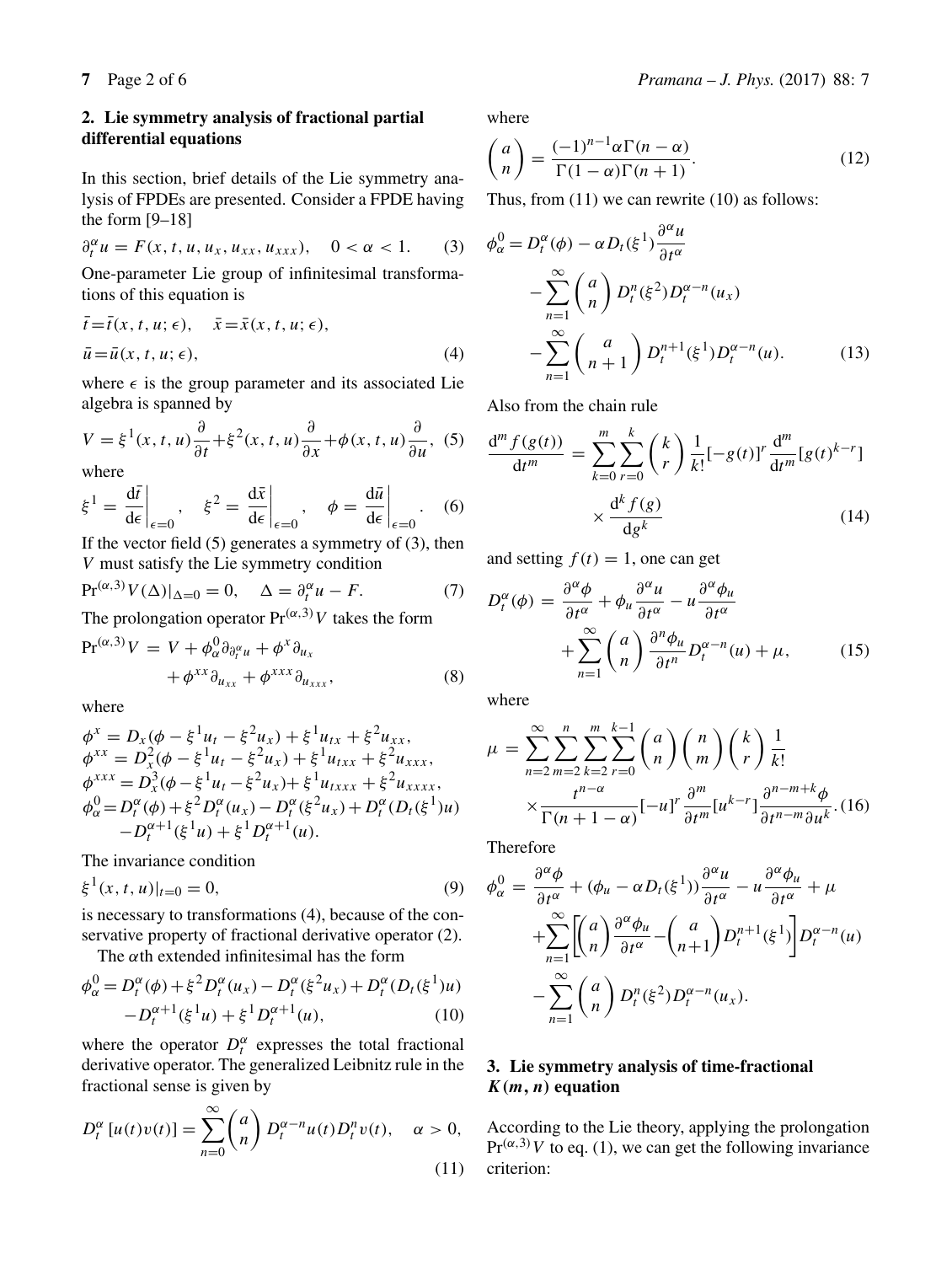$$
\phi_{\alpha}^{0} - an(n-1)\phi u^{n-2}u_{x} - anu^{n-1}\phi^{x}
$$
  
+bm(m-1)(m-2)(m-3)u<sup>m-4</sup>\phi u\_{x}^{3}  
+3bm(m-1)(m-2)u<sup>m-3</sup>u\_{x}^{2}\phi^{x}  
+3bm(m-1)(m-2)u<sup>m-3</sup>\phi u\_{x}u\_{xx}  
+3bm(m-1)u<sup>m-2</sup>\phi^{x}u\_{xx}  
+3bm(m-1)u<sup>m-2</sup>u\_{x}\phi^{xx}  
+bm(m-1)u<sup>m-2</sup>\phi u\_{xxx} + bmu<sup>m-1</sup>\phi^{xxx} = 0. (17)

Substituting (13) into (17), and equating the coefficients of the various monomials in partial derivatives with respect to x and various powers of  $u$ , one can find the determining equations for the symmetry group of eq. (1). Solving these equations, we obtain the following forms of coefficient functions:

$$
\xi^{1} = (m + 2 - 3n)tc_{2}, \quad \xi^{2} = c_{1} + \alpha(m - n)xc_{2},
$$
  
\n
$$
\phi = 2\alpha uc_{2},
$$
\n(18)

where  $c_1$  and  $c_2$  are arbitrary constants. Thus, the <br>Lie algebra g of infinitesimal symmetry of eq. (1) is Lie algebra  $g$  of infinitesimal symmetry of eq. (1) is spanned by the two vector fields:

$$
V_1 = \frac{\partial}{\partial x},
$$
  
\n
$$
V_2 = (m+2-3n)t \frac{\partial}{\partial t}
$$
  
\n
$$
+\alpha(m-n)x \frac{\partial}{\partial x} + 2\alpha u \frac{\partial}{\partial u}.
$$
 (19)

For the symmetry of  $V_2$ , the corresponding character-<br>istic equation is istic equation is

$$
\frac{dt}{(m+2-3n)t} = \frac{dx}{\alpha(m-n)x} = \frac{du}{2\alpha u},
$$
\n(20)

\nwhich after solving yields the similarity variables

$$
\zeta = xt^{\frac{\alpha(n-m)}{m+2-3n}}, \quad u(x,t) = t^{\frac{2\alpha}{m+2-3n}} \mathcal{F}(\zeta).
$$
 (21)  
Now, from the following theorem we reduce the

FPDE (1) to a fractional ordinary differential equation (FODE).

**Theorem 3.1.** *The transformation* (21) *reduces* (1) *to the following nonlinear ordinary differential equation of fractional order*:

$$
\left(\!\mathcal{P}_{\frac{m+2-3n}{\alpha(m-n)}}^{1-\alpha+\frac{2\alpha}{m+2-3n},\alpha}\mathcal{F}\!\right)\!(\zeta) =\! an\mathcal{F}^{n-1}\mathcal{F}' -bm\mathcal{F}^{m-1}\mathcal{F}'''
$$
\n
$$
-bm(m-1)(m-2)\mathcal{F}^{m-3}(\mathcal{F}')^3
$$
\n
$$
-3bm(m-1)\mathcal{F}^{m-2}\mathcal{F}'\mathcal{F}''
$$

*with the Erdélyi–Kober fractional differential operator*  $\mathcal{P}_{\beta}^{\tau,\alpha}$  of order:<br> $\frac{k-1}{\alpha}$ 

$$
(\mathcal{P}_{\beta}^{\tau,\alpha}\mathcal{F}) := \prod_{j=0}^{k-1} \left(\tau + j - \frac{1}{\beta}\zeta \frac{d}{d\zeta}\right) (\mathcal{K}_{\beta}^{\tau+\alpha,k-\alpha}\mathcal{F})(\zeta),
$$
  

$$
k = \begin{cases} [\alpha] + 1, & \alpha \notin \mathbb{N} \\ \alpha, & \alpha \in \mathbb{N} \end{cases}
$$
 (22)

*where*

$$
\begin{aligned} & (\mathcal{K}_{\beta}^{\tau,\alpha} \mathcal{F})(\zeta) \\ &:= \begin{cases} \frac{1}{\Gamma(\alpha)} \int_{1}^{\infty} (u-1)^{\alpha-1} u^{-(\tau+\alpha)} \mathcal{F}(\zeta u^{1/\beta}) \mathrm{d}u, & \alpha > 0 \\ \mathcal{F}(\zeta), & \alpha & = 0, \end{cases} \end{aligned} \tag{23}
$$

*is the Erdélyi–Kober fractional integral operator.*

*Proof.* Let  $k - 1 < \alpha < k$ ,  $k = 1, 2, 3, \dots$ . Based on the Reimann–Liouville fractional derivative, one can have

$$
\frac{\partial^{\alpha} u}{\partial t^{\alpha}} = \frac{\partial^{k}}{\partial t^{k}} \left[ \frac{1}{\Gamma(k - \alpha)} \times \int_{0}^{t} (t - s)^{k - \alpha - 1} s^{\frac{2\alpha}{m + 2 - 3n}} \mathcal{F}\left(x s^{\frac{\alpha(n - m)}{m + 2 - 3n}}\right) \, \mathrm{d}s \right]. \tag{24}
$$

Letting  $v = t/s$ , one can get ds =  $-(t/v^2)dv$ . Therefore (24) can be written as

$$
\frac{\partial^{\alpha} u}{\partial t^{\alpha}} = \frac{\partial^{k}}{\partial t^{k}} \left[ t^{k-\alpha + \frac{2\alpha}{m+2-3n}} \left( \mathcal{K}^{1+\frac{2\alpha}{m+2-3n}, k-\alpha}_{\frac{m+2-3n}{\alpha(m-n)}} \mathcal{F} \right) (\zeta) \right].
$$
\n(25)

Taking the relation,  $\zeta = xt^{\frac{\alpha(n-m)}{m+2-3n}}$ , into account, we can obtain

$$
t\frac{\partial}{\partial t}\phi(\zeta) = t\frac{\partial \zeta}{\partial t}\frac{d\phi(\zeta)}{d\zeta} = \frac{\alpha(n-m)}{m+2-3n}\zeta\frac{d\phi(\zeta)}{d\zeta}.
$$
 (26)

Therefore, one can get

$$
\frac{\partial^{k}}{\partial t^{k}} \left[ t^{k-\alpha + \frac{\alpha}{m+2-3n}} \left( \mathcal{K}^{1+\frac{2\alpha}{m+2-3n},k-\alpha}_{\frac{2\alpha}{\alpha(m-n)}} \mathcal{F} \right) (\zeta) \right]
$$
\n
$$
= \frac{\partial^{k-1}}{\partial t^{k-1}} \left[ \frac{\partial}{\partial t} \left( t^{k-\alpha + \frac{2\alpha}{m+2-3n}} \left( \mathcal{K}^{1+\frac{2\alpha}{m+2-3n},k-\alpha}_{\frac{2\alpha}{\alpha(m-n)}} \mathcal{F} \right) (\zeta) \right) \right]
$$
\n
$$
= \frac{\partial^{k-1}}{\partial t^{k-1}} \left[ t^{k-\alpha + \frac{2\alpha}{m+2-3n}} - 1 \left( k-\alpha + \frac{2\alpha}{m+2-3n} \right) \right]
$$
\n
$$
+ \frac{\alpha(n-m)}{m+2-3n} \zeta \frac{d}{d\zeta} \right) \left( \mathcal{K}^{1+\frac{2\alpha}{m+2-3n},k-\alpha}_{\frac{2\alpha}{\alpha(m-n)}} \mathcal{F} \right) (\zeta) \right]
$$
\n
$$
= ...
$$
\n
$$
= t^{-\alpha + \frac{2\alpha}{m+2-3n}} \prod_{j=0}^{k-1} \left( 1 - \alpha + \frac{2\alpha}{m+2-3n} + j \right)
$$
\n
$$
+ \frac{\alpha(n-m)}{m+2-3n} \zeta \frac{d}{d\zeta} \right) \left( \mathcal{K}^{1+\frac{2\alpha}{m+2-3n},k-\alpha}_{\frac{2\alpha}{\alpha(m-n)}} \mathcal{F} \right) (\zeta)
$$
\n
$$
= t^{-\alpha + \frac{2\alpha}{m+2-3n}} \left( \mathcal{P}^{1-\alpha + \frac{2\alpha}{m+2-3n},\alpha}_{\frac{2\alpha}{\alpha(m-n)}} \mathcal{F} \right) (\zeta).
$$
\n(27)

This completes the proof.  $\Box$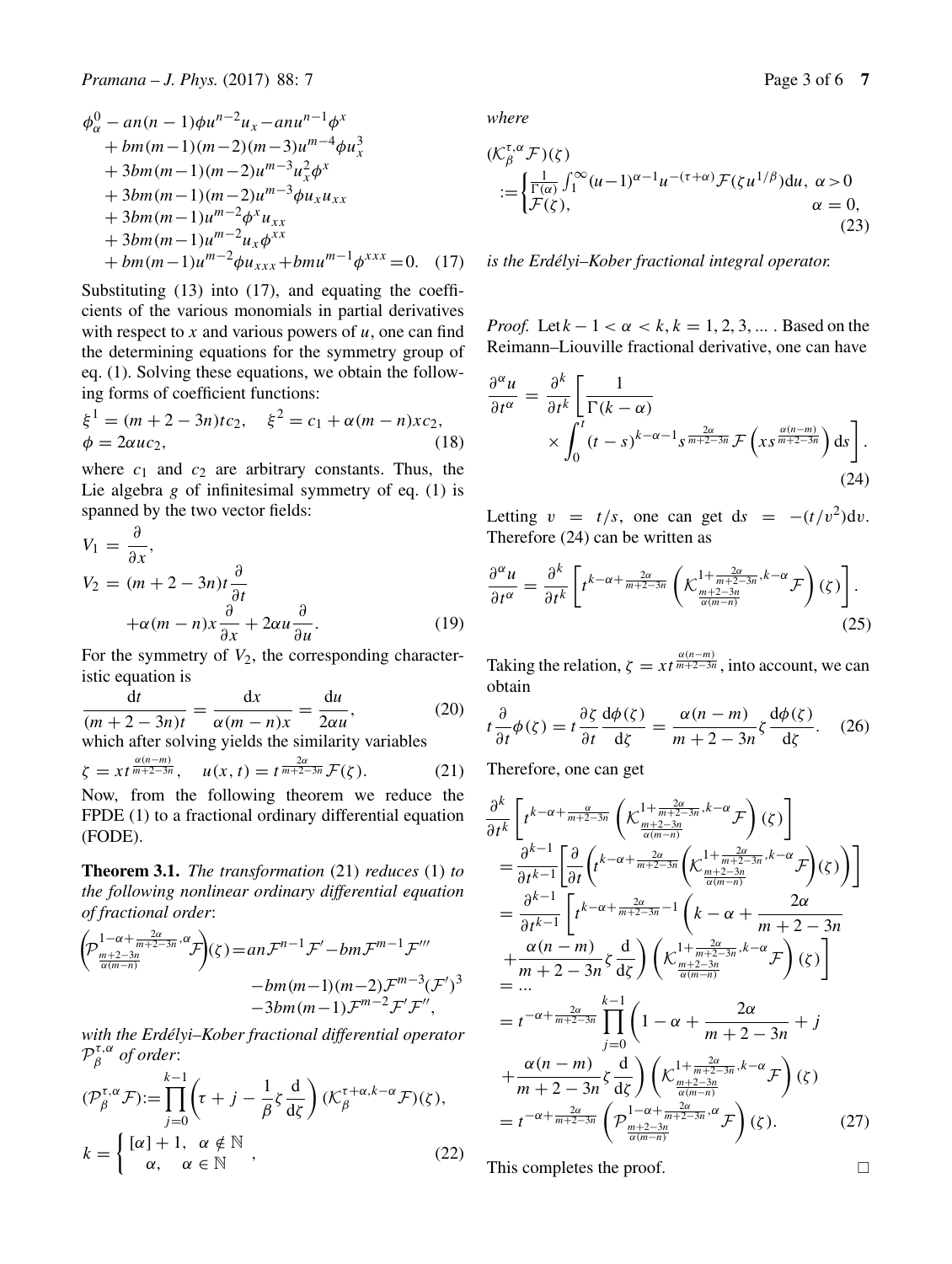### **4. Soliton solutions**

In this section, we focus on constructing the soliton solution to eq. (1). First, we use the following transformation [20]:

$$
u(x,t) = \frac{A}{\cosh^p \tau}
$$
 (28)

and

$$
\tau = B\left(x - v \frac{t^{\alpha}}{\Gamma(1 + \alpha)}\right).
$$
\n(29)

\nHere, *A* and *B* are free parameters of the shock wave.

and  $v$  denotes the speed of the wave. The exact value of the unknown parameter  $p$  will be determined later. The free parameters  $A$  and  $B$  respectively denote the dilation factor and the steepening factor of the shock wave. Now we plug  $(28)$  and  $(29)$  into  $(1)$ , and get:

$$
u_t = p v A B \frac{\tanh \tau}{\cosh^p \tau},\tag{30}
$$

$$
u_x = -pAB \frac{\tanh \tau}{\cosh^p \tau},
$$
\n(31)

$$
(u^n)_x = -npA^nB \frac{\tanh \tau}{\cosh^{np} \tau},
$$
\n(32)

$$
(um)xxx = -m3 p3 Am B3 \frac{\tanh \tau}{\coshmp \tau}
$$
  
+ 
$$
mp (mp+1)(mp+2) Am B3 \frac{\tanh \tau}{\coshmp+2 \tau}
$$
. (33)

Substituting  $(30)$ – $(33)$  into  $(1)$ , we arrive at

$$
pvAB \frac{\tanh \tau}{\cosh^p \tau} + anpA^nB \frac{\tanh \tau}{\cosh^{np} \tau}
$$
  
- 
$$
bm^3 p^3 A^m B^3 \frac{\tanh \tau}{\cosh^{mp} \tau}
$$
  
+ 
$$
bmp (mp + 1)(mp + 2)A^m B^3 \frac{\tanh \tau}{\cosh^{mp+2} \tau} = 0. (34)
$$



**Figure 1.** Solution of eq. (1) with  $\alpha = 0.5$ .



**Figure 2.** Solution (44) for various  $\alpha$  for  $n = 2, b = 1$ ,  $a = -1, A = 1, B = \sqrt{6}/6, t = 0.3.$ 

By the balancing principle, equating the exponents  $mp + 2$  and  $np$  yields<br> $mn + 2 = nn$ 

$$
mp + 2 = np,\t\t(35)
$$

that is

$$
p = \frac{2}{n - m}.
$$
 (36)

Also, equating the exponents  $mp$  and  $p$ , one can get

$$
mp = p. \tag{37}
$$

This way,

$$
m = 1.\t(38)
$$

Therefore, for a  $K(m, n)$  eq. (1) solitons exist only when  $m = 1$ . It should be noted that, to our knowledge, this is the first time that this result is presented. Thus, from (36), one can obtain

$$
p = \frac{2}{n-1}.\tag{39}
$$



**Figure 3.** Density of solution (44) when  $\alpha = 0.5$ .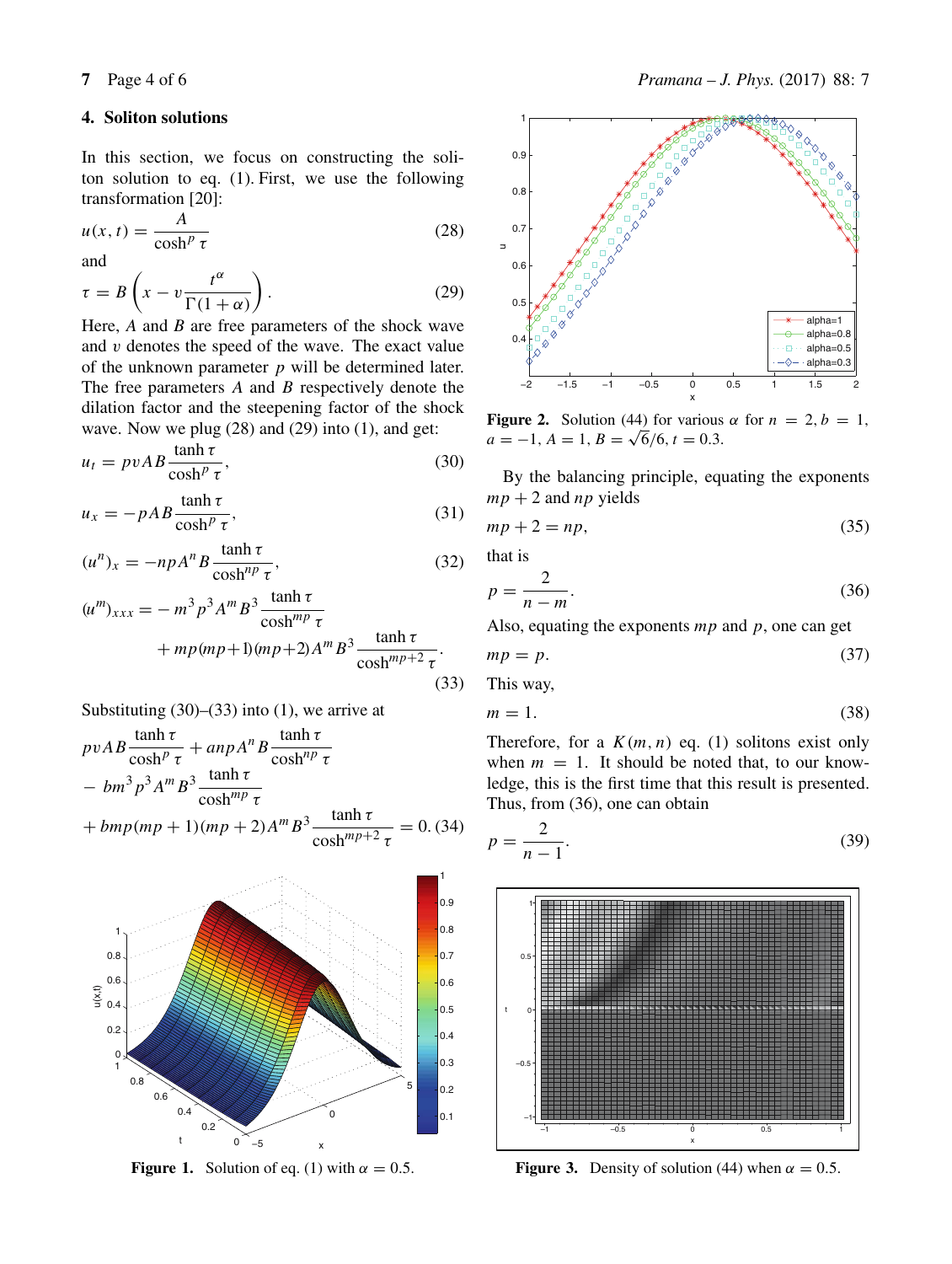

**Figure 4.** Density of solution (44) when  $\alpha = 1$ .

Now, from their coefficients it is possible to get  $v = b p^2 B^2$  (40)

and

$$
B = \sqrt{-\frac{aA^{n-1}(n-1)^2}{2b(n+1)}},
$$
  
which means that the solitons will exist for

$$
ab(n+1) < 0. \tag{42}
$$

Thus, finally the  $K(m, n)$  equation reduces to

$$
u_t^{\alpha} - a(u^n)_x + bu_{xxx} = 0,
$$
\n(43)

and the 1-soliton solution to  $K(1, n)$  equation is as follows: follows:

$$
u(x, t) = \frac{A}{\cosh^{2/(n-1)} B(x - v \frac{t^{\alpha}}{\Gamma(1+\alpha)})}.
$$
 (44)  
Here the free parameters are connected by (41), the

constraint condition is determined by (42) while the speed of the wave is given by (40). Odibat in [5] considered the case  $K(n, n)$  which is different from our solution (44).



**Figure 5.** Contour of solution (44) when  $\alpha = 0.5$ .



**Figure 6.** Contour of solution (44) when  $\alpha = 1$ .

#### **5. Numerical simulations**

This section shows some soliton solutions of  $K(1, n)$ . We consider the case when  $n = 2, b = 1, a = -1$ ,  $A = 1, B = \sqrt{6}/6$ . Figure 1 shows the solution of eq. (1) while  $\alpha = 0.5$  is fixed. Figure 2 shows solution (44) for different values of  $\alpha$  when  $n = 2$ ,  $b = 1$ ,  $a =$  $-1, A = 1, B = \sqrt{6}/6, t = 0.3$ . Figures 3 and 4 respectively show the density of solution (44) when  $\alpha = 0.5$ and  $\alpha = 1$ . Figures 5 and 6 respectively display the contour of solution (44) when  $\alpha = 0.5$  and  $\alpha = 1$ .

*Remark* 1. If  $\alpha = 1$ , eq. (1) can become the conventional integer-order  $K(m, n)$  equation. Compared with the conventional ones, it can be seen that the key advantage of time-fractional  $K(m, n)$  equation is its non-local property.

#### **6. Conclusion**

This research aims to investigate symmetry properties, similarity reduction form and explicit soliton solutions of the time-fractional  $K(m, n)$  equation by means of the Lie symmetry groups. We have shown that eq. (1) can be transformed into a third-order nonlinear ODE of fractional order. Finally, a transformation is used to construct a soliton solution of eq. (1).

#### **References**

- [1] D Baleanu, K Diethelm, E Scalas and J Trujillo, *Fractional calculus models and numerical methods*, Series on Complexity, Nonlinearity and Chaos (World Scientific, 2012)
- [2] R Hilfer, *Applications of fractional calculus in physics* (Academic Press, Orlando, 1999)